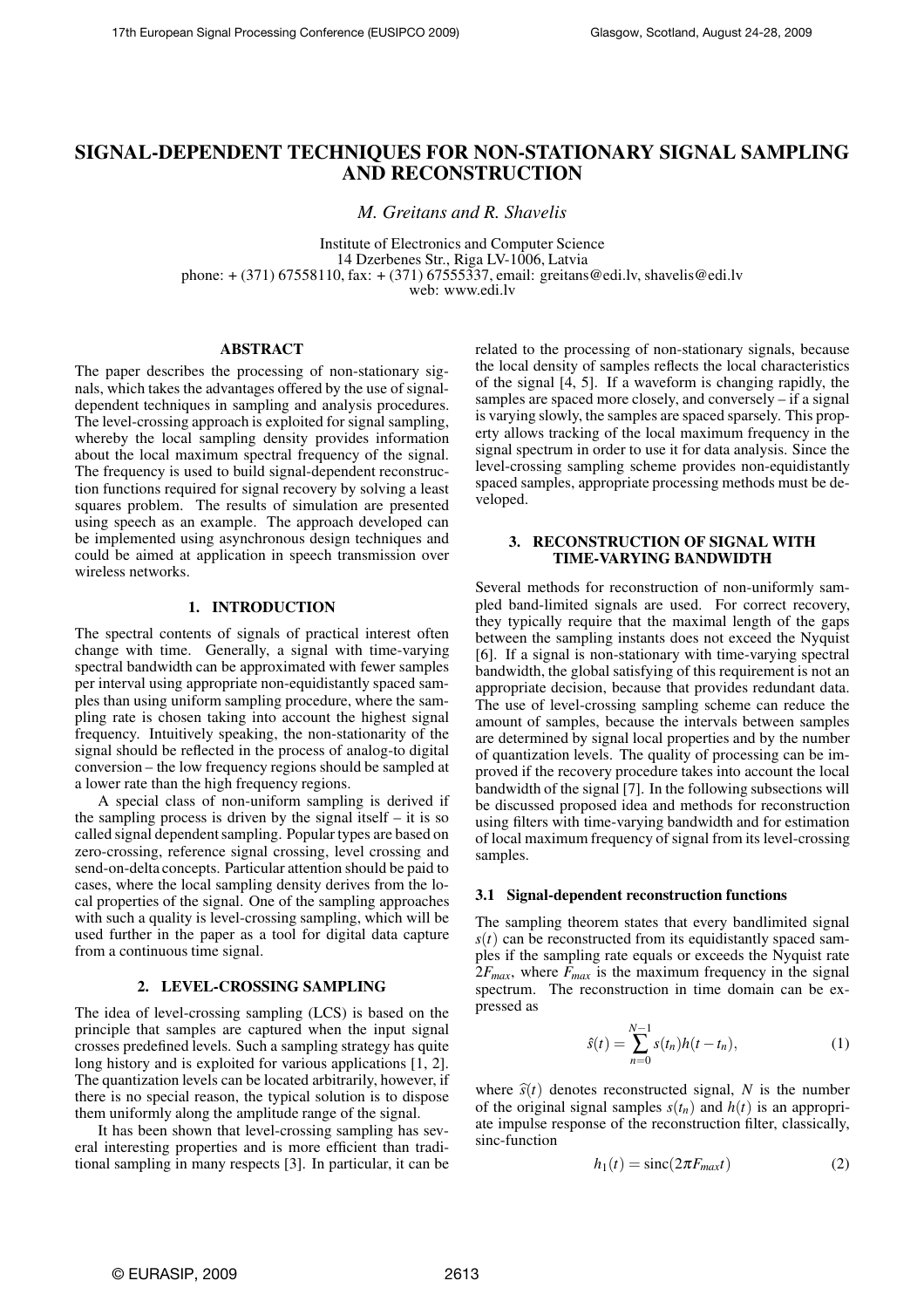As the sampling instants  $t_n = \frac{n}{2F_{max}}$ , then the impulse response

$$
h_1(t - t_n) = h_1(t, t_n) = \text{sinc}(2\pi F_{max}t - n\pi),
$$
 (3)

where  $h_1(t - t_n) = h(t, t_n)$  is written as the function of two arguments. The reconstructed signal becomes

$$
\hat{s}(t) = \sum_{n=0}^{N-1} s(t_n) h_1(t, t_n)
$$
\n(4)

If the signal with time-varying frequency bandwidth  $f_{max}(t)$ is considered, then the sampling rate of the signal according to Nyquist must be at least  $2F_{max}$ , where  $F_{max}$  =  $max(f<sub>max</sub>(t))$ . In this case any information about the local spectral bandwidth is ignored during the sampling process. To take it into account, it is proposed instead of  $h_1(t,t_n)$  to use more general function

$$
h_2(t,t_n) = \text{sinc}(\Phi(t) - \Phi(t_n)) = \text{sinc}(\Phi(t) - n\pi), \qquad (5)
$$

where  $\Phi(t) = 2\pi \int_0^t f_{max}(t) dt$  is the phase of the sinusoid, whose frequency changes in time as  $\bar{f}_{max}(t)$ ,  $t \ge 0$  and sampling instants  $t_n$  are chosen such that  $\Phi(t_n) = n\pi$ . If the signal is stationary and band-limited  $f_{max}(t) = \text{const} = F_{max}$ , equations (3) and (5) become equivalent. In case of non-constant  $f_{max}(t)$  waveform of the reconstruction function  $h_2(t,t_n)$  and the desired sampling instants  $t_n$  are determined by  $f_{max}(t)$ . Samples are spaced non-equidistantly and the mean sampling frequency can be less than it is required by Nyquist criterion, which, in this case, should be satisfied rather in local than in global sense.

#### **3.2 Reconstruction algorithm**

To apply the formula (4) for reconstructing the signal from its level-crossing samples  $s(t_m)$ , the recovery procedure involves signal resampling from sampling set  $\{t_m\}$  to  $\{t_n\}$ . The new sampling values  $\hat{s}(t_n)$  are found by the method of least squares to ensure the minimal error

$$
\sum_{m=0}^{M-1} (s(t_m) - \hat{s}(t_m))^2 = \min,
$$
\n(6)

where

$$
\hat{s}(t_m) = \sum_{n=0}^{N-1} \hat{s}(t_n) h(t_m, t_n)
$$
\n(7)

Considering (6) and (7) the solution in matrix notation is obtained

$$
\hat{\mathbf{S}} = \mathbf{S} \mathbf{H} (\mathbf{H}^T \mathbf{H})^{-1},\tag{8}
$$

where  $\tilde{\mathbf{S}} = [\hat{s}(t_0), \hat{s}(t_1), \dots, \hat{s}(t_{N-1})], \mathbf{H}$  is  $M \times N$  matrix whose element in row *m* and column *n* is  $h(t_m, t_n)$  and  $S =$  $[s(t_0), s(t_1), \ldots, s(t_{M-1})].$ 

In the level-crossing sampling case the values of  $\hat{s}(t_n)$ are limited by two corresponding adjacent quantization levels  $a_n \leq \hat{s}(t_n) \leq b_n$ , where  $a_n \in Q$ ,  $b_n \in Q$  and  $Q$  is the set of all quantization levels. This restriction can be written by substituting

$$
\hat{s}(t_n) = a_n + (b_n - a_n)k_n,\tag{9}
$$

where the coefficient  $0 \leq k_n \leq 1$ . The equation (9) for all samples  $\hat{s}(t_n)$  can be written as

$$
\hat{\mathbf{S}} = \mathbf{A} + (\mathbf{B} - \mathbf{A}) \circ \mathbf{K},\tag{10}
$$

where  $\mathbf{A} = [a_0, a_1, \dots, a_{N-1}], \mathbf{B} = [b_0, b_1, \dots, b_{N-1}], \mathbf{K} =$  $[k_0, k_1, \ldots, k_{N-1}]$  and (◦) denotes Hadamard product of two matrices. From (8) and (10) it follows

$$
\mathbf{K} = \frac{\mathbf{SH}(\mathbf{H}^T \mathbf{H})^{-1} - \mathbf{A}}{\mathbf{B} - \mathbf{A}} \tag{11}
$$

The solution (11) may provide coefficient values that lie outside the allowed interval limits of  $[0,1]$ . To prevent this the minimization task (6) considering (7) and (9) should be solved for  $k_n$  values  $0 \leq k_n \leq 1$ . As it can be very timeconsuming, the coefficients obtained by (11) are roughly limited by (12)

$$
k_n = \begin{cases} 0, & \text{if } k_n < 0 \\ k_n, & \text{if } 0 \le k_n \le 1 \\ 1, & \text{if } k_n > 1 \end{cases}
$$
 (12)

Further the coefficients are made more precise considering that the reconstructed signal between two successive levelcrossings is also limited by two corresponding quantization levels. If we choose the uniform sampling set  $\{t_u\}$  with high enough density and indices  $u = 0, 1, 2, \ldots, U-1$ , then the reconstructed signal according to (4) and (9) is

$$
\hat{s}(t_u) = \sum_{n=0}^{N-1} (a_n + (b_n - a_n)k_n) h(t_u, t_n)
$$
 (13)

Every recovered sample  $\hat{s}(t_u)$  must lie between two corresponding quantization levels  $c_u \leq \hat{s}(t_u) \leq d_u$ , where  $c_u \in Q$ and  $d_u \in Q$ . For all samples this condition can be written as

$$
\mathbf{C} \le (\mathbf{A} + (\mathbf{B} - \mathbf{A}) \circ \mathbf{K}) \mathbf{G}^T \le \mathbf{D},
$$
 (14)

where  $\mathbf{D} = [d_0, d_1, \ldots, d_{U-1}], \mathbf{C} = [c_0, c_1, \ldots, c_{U-1}]$  and **G** is  $U \times N$  matrix whose element in row *u* and column *n* is  $h(t<sub>u</sub>, t<sub>n</sub>)$ . The inequality in (14) is applied element-wise. After the estimation of **K** according to (11) and (12) the verification of condition (14) follows, providing indices u' that do not satisfy the requirement. By randomly choosing one of the indices  $u'$  the index  $n$  is found for which the distance  $|t_{u'} - t_n|$  is minimal. Then the coefficient  $k_n$  is changed as follows

$$
k_n = \begin{cases} k_n(1-\alpha), & \text{if } \hat{s}(t_{u'}) > d_u \\ k_n(1-\alpha) + \alpha, & \text{if } \hat{s}(t_{u'}) < c_u \end{cases} \tag{15}
$$

where  $0 \le \alpha \le 1$  determines how fast the coefficient is decreased towards zero or increased towards one (we choose  $\alpha = 0.05$ . Thereafter steps (13), (14) and (15) are repeated until condition (14) is satisfied for all *u* or fixed number of iterations is reached. The fixed number should be set (we choose 10*N*) because such technique can not guarantee the fulfilment of  $(14)$ . However, the number of indices  $u'$  can be reduced significantly by random selection of  $u'$  and change of corresponding coefficient  $k_n$  at each iteration. Random selection is preferred since the new coefficient influences all  $\hat{s}(t_u)$  values. The number of indices *u'* can also be reduced if instead of one coefficient two coefficients  $k_n$  and  $k_{n+1}$  corresponding to  $\hat{s}(t_n)$  and  $\hat{s}(t_{n+1})$  with  $t_n$  and  $t_{n+1}$  located most closely to  $t_{u'}$  are changed and the condition (14) is made softer by replacing the values  $c_u$  and  $d_u$  in matrices **C** and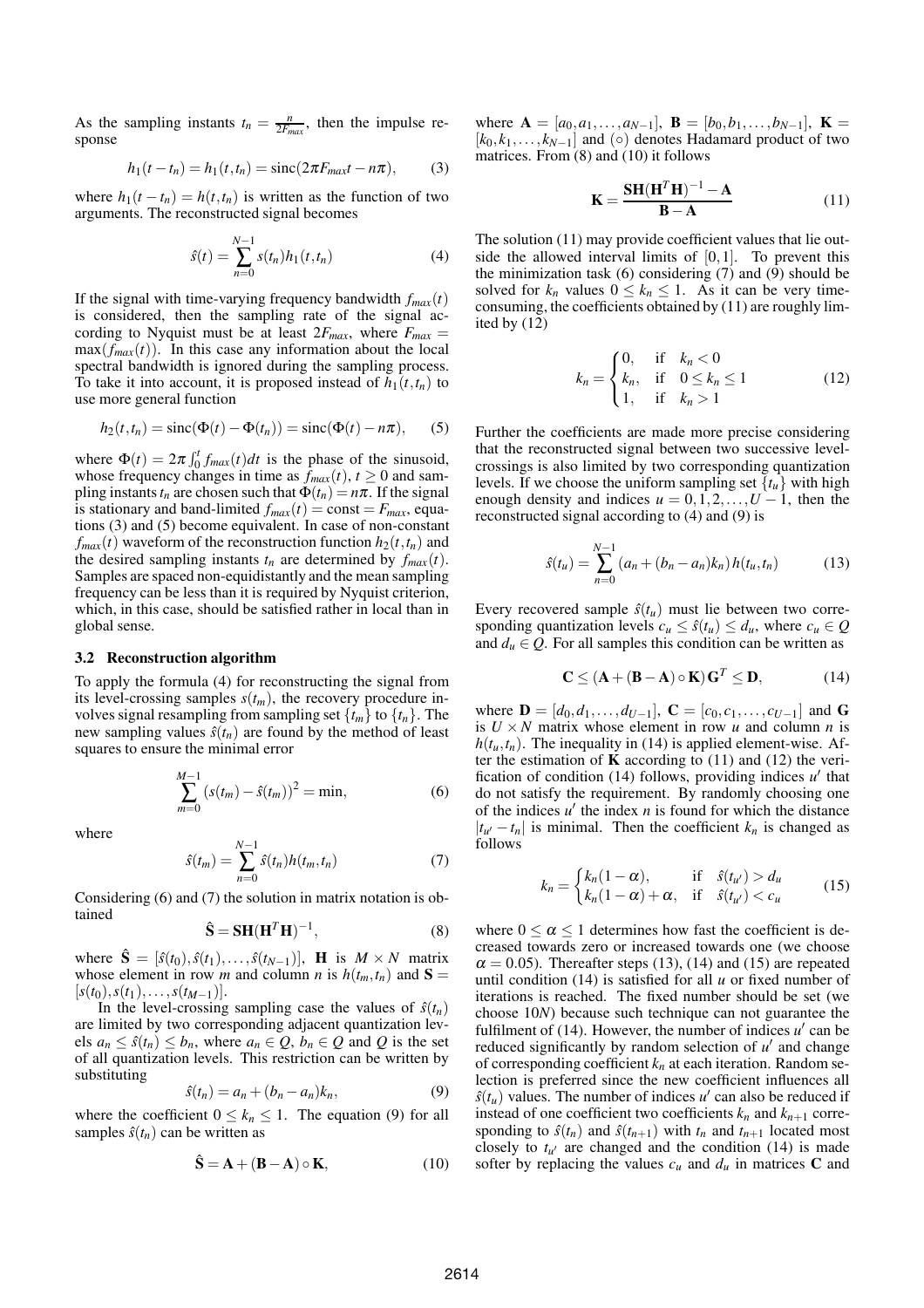**D** with  $c_u - (d_u - c_u)\beta$  and  $d_u + (d_u - c_u)\beta$ , where  $\beta > 0$ (we choose  $\beta = 0.05$ ).

For calculation of **H** and **G** either impulse response (3) or (5) can be used. In level-crossing sampling case better reconstruction result is achieved by  $h_2(t,t_n)$  as it depends on instantaneous maximum frequency of the signal. The resampling instants  $t_n$  are determined by  $f_{max}(t)$ , that in general case is not known in advance. To solve this problem, an algorithm is developed, which estimates the time-varying instantaneous maximum frequency using information about locations of level-crossings. Please note that instantaneous maximum frequency stands for local bandwidth of the signal and is not the same as instantaneous frequency defined through Hilbert transform.

#### **3.3 Estimation of instantaneous maximum frequency**

The local bandwidth of the signal can be estimated by finding its time-frequency representation (TFR) using, for example, short-time Fourier transform, wavelet transform or Wigner-Ville distribution. These methods are developed for uniformly sampled signals, however, there are some modifications in order to find the TFR of non-uniformly sampled signals [8]. The use of such approach is time consuming, thus a simpler method should be considered. In [9] it is shown how to obtain instantaneous frequency of the phase signal sampled by level-crossings. However, signals of practical interest are not so simple, thus the method based on empirical evaluations is proposed.

To estimate the function  $f_{max}(t)$  from samples  $s(t_m)$ , starting with the initial index value  $m = 0$  two pairs of successive level-crossing samples  $s(t_{m'_j}) = s(t_{m'_j+1})$  and  $s(t_{m''_j}) = s(t_{m''_j})$  $s(t_{m''_j+1})$  are found such that  $m''_j > m'_j$  and the difference  $m''_j - m'_j$  is minimal. Thereafter the next two pairs are found considering that  $m'_{j+1} = m''_j$ . For each  $j = 1, 2, ...$  the value  $f(t_i)$  is calculated as

$$
f(t_j) = \left(t_{m''_j} + t_{m''_j+1} - t_{m'_j} - t_{m'_j+1}\right)^{-1},\tag{16}
$$

where

$$
t_j = \frac{1}{4} \left( t_{m''_j} + t_{m''_j+1} - t_{m'_j} - t_{m'_j+1} \right)
$$
 (17)

If a single sinusoid is sampled, then  $f(t_j) = f(t_{j+1})$  for all *j* and it equals the frequency of the sinusoid. If the signal consists of more harmonics, then  $f(t_i)$  for different *j* vary around the average value of  $\bar{f} = \frac{1}{J} \sum_{j=1}^{J} f(t_j)$ , where *J* is the total number of detected pairs within the observation time of the signal. Experiments show that  $\bar{f}$  is close to the frequency of the highest component. Thus, the estimate of function of instantaneous maximum frequency  $f_{max}(t)$  can be obtained by  $\{f(t_j)\}\$ approximation with piecewise polynomials  $p^r_v(t)$ of order *r*. By choosing the number  $L > 1$  the observation interval of signal is divided into subintervals

$$
\Delta T_{\nu}: t \in [t_{\nu,1}; t_{\nu,2}], \qquad (18)
$$

where  $v = 0, 1, \ldots$  is the number of subinterval and

$$
t_{v,1} = \frac{t_{j=vL} + t_{j=vL+1}}{2},
$$
  
\n
$$
t_{v,2} = \frac{t_{j=(v+1)L} + t_{j=(v+1)L+1}}{2}
$$
\n(19)



Figure 1: Piecewise polynomial  $p_k^2(t)$  approximation (the number of samples per subinterval is  $L = 7$ .

For each subinterval  $\Delta T_v$  the coefficients  $e_{v,r}, e_{v,r-1}, \ldots, e_{v,1}, e_{v,0}$  of polynomial  $p_v^r(t) = e_{v,r}t^r +$  $e_{v,r-1}t^{r-1} + \cdots + e_{v,1}t + e_{v,0}$  are found to ensure

$$
p_{v-1}^r(t_{v,1})^{(0)} = p_v^r(t_{v,1})^{(0)}, \ p_v^r(t_{v,2})^{(0)} = p_{v+1}^r(t_{v,2})^{(0)}
$$
  

$$
p_{v-1}^r(t_{v,1})^{(1)} = p_v^r(t_{v,1})^{(1)}, \ p_v^r(t_{v,2})^{(1)} = p_{v+1}^r(t_{v,2})^{(1)}
$$
  

$$
\vdots
$$
  

$$
p_{v-1}^r(t_{v,1})^{(r)} = p_v^r(t_{v,1})^{(r)}, \ p_v^r(t_{v,2})^{(r)} = p_{v+1}^r(t_{v,2})^{(r)}
$$

and the value of expression

$$
\sum_{\nu=0}^{V-1} \sum_{j=\nu}^{(\nu+1)L} [f(t_j) - p_{\nu}^r(t_j)]^2 = \min \tag{20}
$$

is minimal. The denotation  $(\ldots)^{(r)}$  means the derivative of order *r* and *V* is the total number of subintervals. After solving the minimization task using the method of least squares, the coefficients of polynomials  $p_{v}^{r}(t)$  are obtained and the estimate of instantaneous maximum frequency

$$
\widehat{f}_{max}(t) = p_v^r(t), \text{ if } t_{v,1} \le t \le t_{v,2} \tag{21}
$$

depends on the number *L* of samples  $f(t_i)$  per subinterval. To reduce the dependency the final frequency estimate is obtained by averaging  $f_{max}(t)$  calculated for different *L* values. The example of piecewise polynomial of order  $r = 2$  approximation when  $L = 7$  is shown in Fig. 1.

### **4. APPLICATION TO SPEECH PROCESSING**

Speech transmission is one of the most important and common services in telecommunication networks. One of the basic prerequisites for successful speech transmission over data channels is the use of an effective speech encoding technique. It should compress the speech signal at the sender's end and decompress the digital codes to reconstruct the speech with satisfactory quality at the receiver's end. The main concern for system designers is to preserve the best speech quality and at the same time reduce the necessary bit rate of data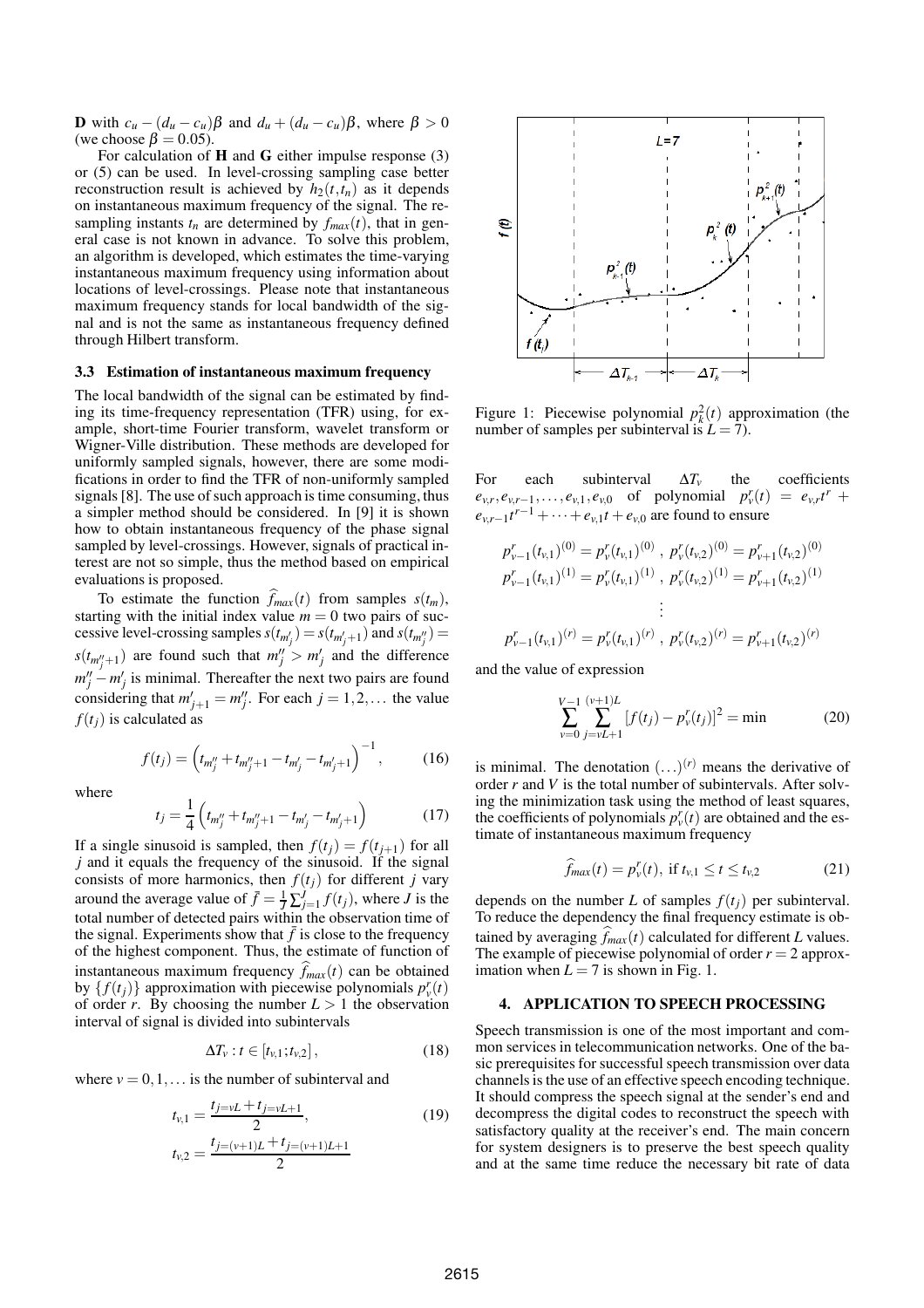

Figure 2: Different structures of speech transmission systems: (a) traditional clock-based; (b) proposed event-driven.

transmission. To achieve such efficiency more and more sophisticated speech-coding algorithms are used that need more memory and computational load.

On the other hand, it is attractive if electronic devices, which perform speech transmission, can be miniaturized with low power consumption, especially in wireless equipment. A simplified block diagram of the "classical" speech transmission approach is illustrated in Fig. 2a. Speech digitizing is based on clock-driven analog-to-digital (A/D) converter, which is followed by a digital signal processing (DSP) block. As a result, the speech data can be compressed approximately ten times, which considerably diminishes the power consumption of the sender (important for wireless system) as well as the load on the data transmission channel (important for VoIP system).

The algorithm described above can be implemented in an alternative structure of speech processing and transmission system, which is based on event-driven A/D conversion and is proposed in [7]. The block diagram of the system is shown in Fig. 2b. It can be seen that this structure provides substantial simplification of the sender part of the system. Application of the method developed to speech processing is motivated by the properties of speech signals. Within the naturally spoken language, pauses and disfluencies occur quite often, which do not provide useful information from the point of view of speech coding. In classical case they are extracted after the A/D conversion during the speech encoding procedure, while level-crossing sampling based A/D converter simply does not capture samples during pauses. In such a way, it is possible to considerably decrease the data flow on the ADC output without additional data encoding. A different application of the idea of signal encoding using level crossings is discussed in [10], where signal is initially prefiltered using a filterbank and then each output is sampled by level-crossings. Also in this case, the speech signal is taken as an example for illustration of the method.

#### **5. SIMULATION RESULTS**

The performance of the signal-dependent algorithm was tested on a speech signal taken from the TIMIT database (/timit/train/dr1/mtpf0 /sx335.wav; sampling frequency 16



Figure 3: Fragment of the test speech sentence (samples as black points) (a), and its STFT (black line shows the estimated time-varying maximum frequency) (b).

kHz). The signal had been low-pass filtered with a cut-off frequency of 4 kHz, and interpolated by sinc functions to obtain level-crossing samples. Using 10 quantization levels 3301 samples were obtained during 3.8 seconds of the test phrase (mean sampling rate is about 870 samples per second). Uniform sampling at rate of 8 kHz provides 30400 samples. The waveform and the samples captured by LCS are illustrated in Fig. 3a. The time-frequency representation of the signal obtained by STFT is shown in Fig. 3b. The black bold line represents the instantaneous maximum frequency  $f_{max}(t)$  of the signal estimated according to (21). From the figure follows that the bandwidth of reconstruction filter will vary in the spectral range up to 4 kHz.

After the estimation of  $\hat{f}_{max}(t)$  the calculation of  $k_n$  according to (11) follows. Only 20% of the coefficients obtained lie inside the allowed interval limits of  $[0,1]$ , while the rest 80% are limited by (12). To verify the condition (14) the uniform sampling set  $\{t_u\}$  of 64 kHz is chosen. In total, 30% of reconstructed samples  $\hat{s}(t_u)$  calculated by (13) do not satisfy (14) and reconstruction error  $\sqrt{\frac{1}{U} \sum_{u=0}^{U-1} (s(t_u) - \hat{s}(t_u))^2}$ is 22 mV. However, after 10*N* repetitions of steps (13), (14) and (15) the number is reduced to 8% and the error becomes 15 mV. The fragment of reconstructed speech is shown in Fig. 4a as a solid line, while the dashed line represents the original signal. The error signals  $|s(t_u) - \hat{s}(t_u)|$  before and after iterative adjustment of coefficients are shown in Fig. 4b as gray and black solid lines. It can be noticed that the amplitude of the error signal is decreased and does not exceed the value of 40 mV, which is the distance between two quantization levels. The average simulation time used by an ordinary personal computer (CPU frequency 2.66 GHz) for reconstructing the signal is 10 times larger than the length of